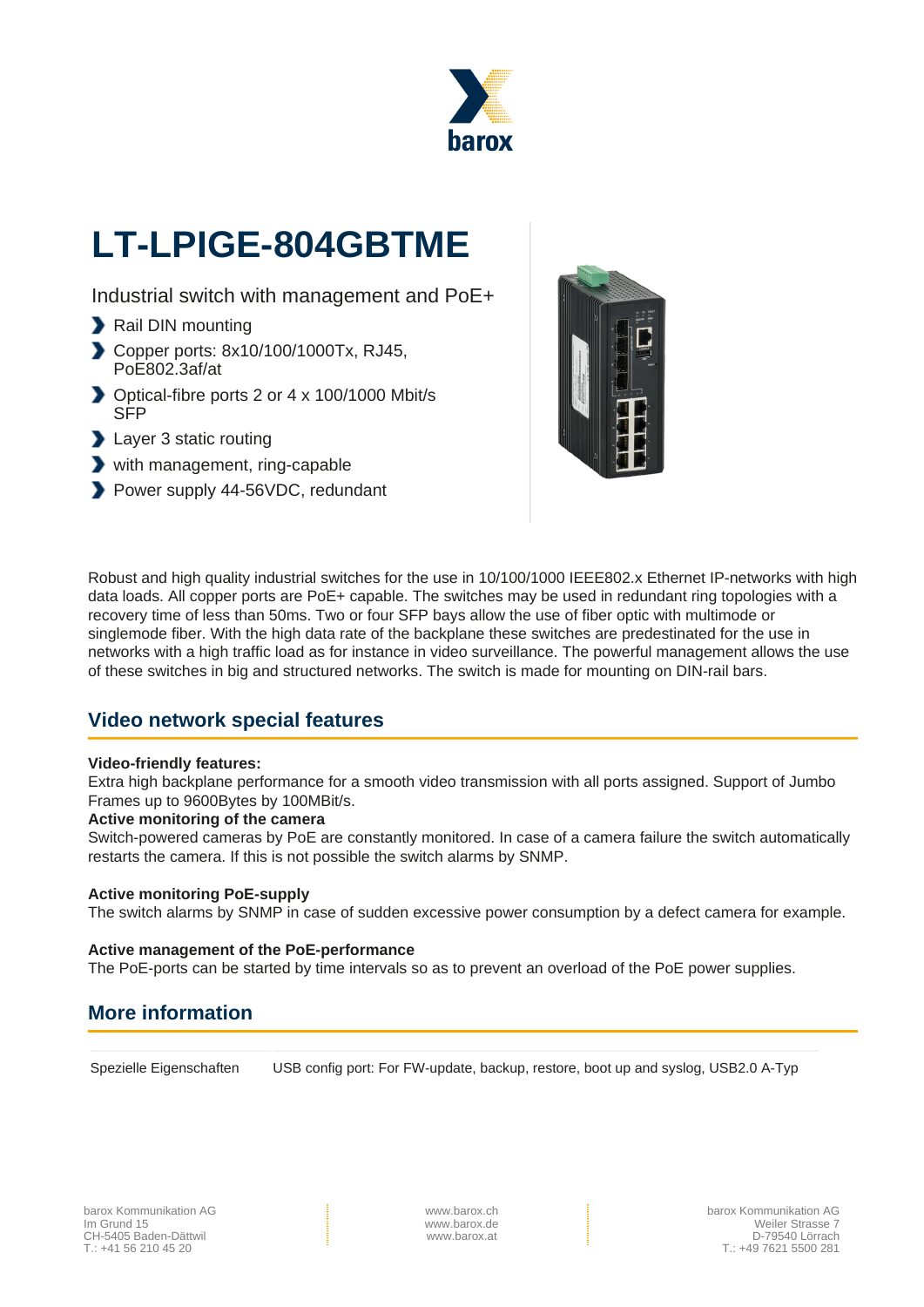

# **Technical data**

### **General properties**

| supply voltage        | 48-55 VDC, redundant power possible, screw clamp                                                                                  |
|-----------------------|-----------------------------------------------------------------------------------------------------------------------------------|
| power consumption     | Max. 15W (without PoE)                                                                                                            |
| operating temperature | $-40^{\circ}$ C to $+75^{\circ}$ C                                                                                                |
| dimensions            | 142x56x99mm (Height x Width x Lenght)                                                                                             |
| Testing standards     | EMV: IEC61000-4-2, 4-3, 4-4, 4-5, 4-8, IEC61000-6-2, 6-4 Free fall: IEC60068-2-32<br>Shock: IEC60068-2-27 Vibration: IEC60068-2-6 |

#### **interfaces**

| copper ports        | 8 x 10/100/1000TX, PoE+ 802.3af/at                                                                                                                 |
|---------------------|----------------------------------------------------------------------------------------------------------------------------------------------------|
| optical fibre ports | LT-PIGE-802-GBTME: 2 x 100/1000, SFP (Copper: use AC-SFP-xxx verwenden)<br>LT-PIGE-804-BGTME: 4 x 100/1000, SFP (Copper: use AC-SFP-xxx verwenden) |
|                     | We recommend the use of our barox SFPs. We do not test or guarantee the<br>compatibility of our devices with SFPs of other manufacturers.          |
| console port        | RS232, 115, 2kBit/s, 8, N, 1, RJ45                                                                                                                 |

## **network properties**

| backplane        | LT-PIGE-802-GBTME: 20 GBit/s<br>LT-PIGE-804-BGTME: 24 GBit/s                                                               |
|------------------|----------------------------------------------------------------------------------------------------------------------------|
| MAC-table        | 8k                                                                                                                         |
| configuration    | Console, Webserver, Telnet, CLI, SNMP v1/v2/v3, TFTP, SSH, SSL, RMON, USB                                                  |
| PoE Management   |                                                                                                                            |
| port settings    | Per Port: Port disable/enable, Auto negotiation 10/100/1000, Full- & halfduplex, Flow<br>Control disable/enable, data rate |
| port status      | Per Port: Data rate, Duplex, Link, Flow Control, Auto Negotiation, Trunk                                                   |
| <b>VLAN</b>      | max, 64 VLAN ID & 802.1Q VLAN & Port Based                                                                                 |
| link aggregation | 802.3ad LACP, static Trunk, 12 groups with 16 ports                                                                        |
| QoS              | Class of Service IEEE 802.1p per port 4 priorities                                                                         |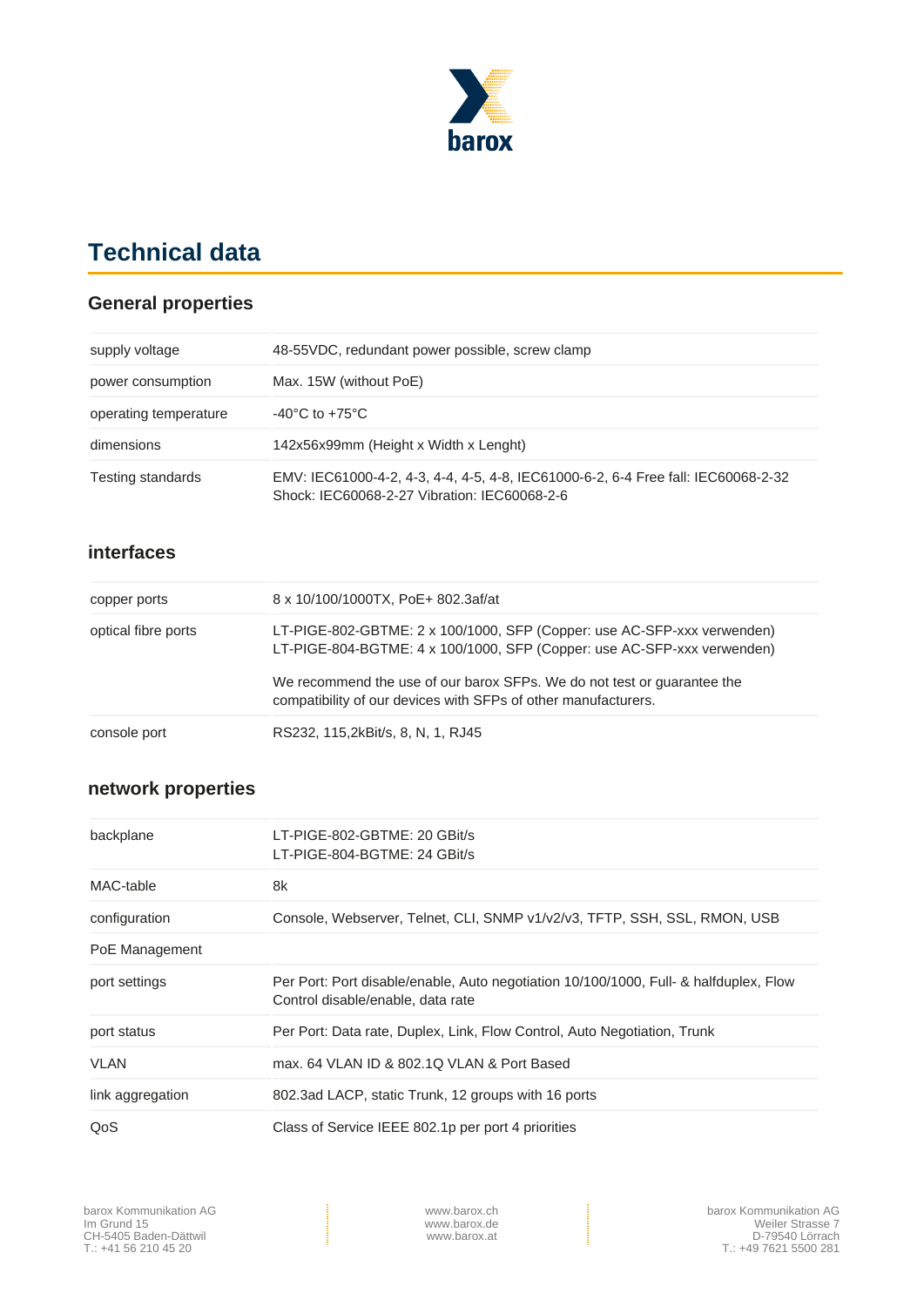

| security  | FCC Class A, CE, UL                                  |
|-----------|------------------------------------------------------|
| multicast | IGMP v1, v2                                          |
| standards | 802.3, 10Base-T Ethernet                             |
|           | 802.3u, 100BaseTX und 100BaseFX Fast Ethernet        |
|           | 802.3ab, 1000Base-T                                  |
|           | 802.3z, 1000Base-X                                   |
|           | 802.3x, Flow Control und Back Pressure               |
|           | 802.1d, Spanning Tree                                |
|           | 802.1w, Rapid Spanning Tree                          |
|           | 802.1s, Multiple Spanning Tree                       |
|           | ITU-TG.8032 / Y.1344 Ethernet Ring Protection Switch |
|           | 802.3ad, Port Trunk mit LACP                         |
|           | 802.3af Power over Ethernet                          |
|           | 802.3at Power over Ethernet PoE+                     |
|           | 802.1p, Class of Service                             |
|           | 802.1q, VLAN Tag                                     |
|           | 802.1x, User Authentication (RADIUS)                 |
|           | 802.1ab LLDP                                         |
|           |                                                      |